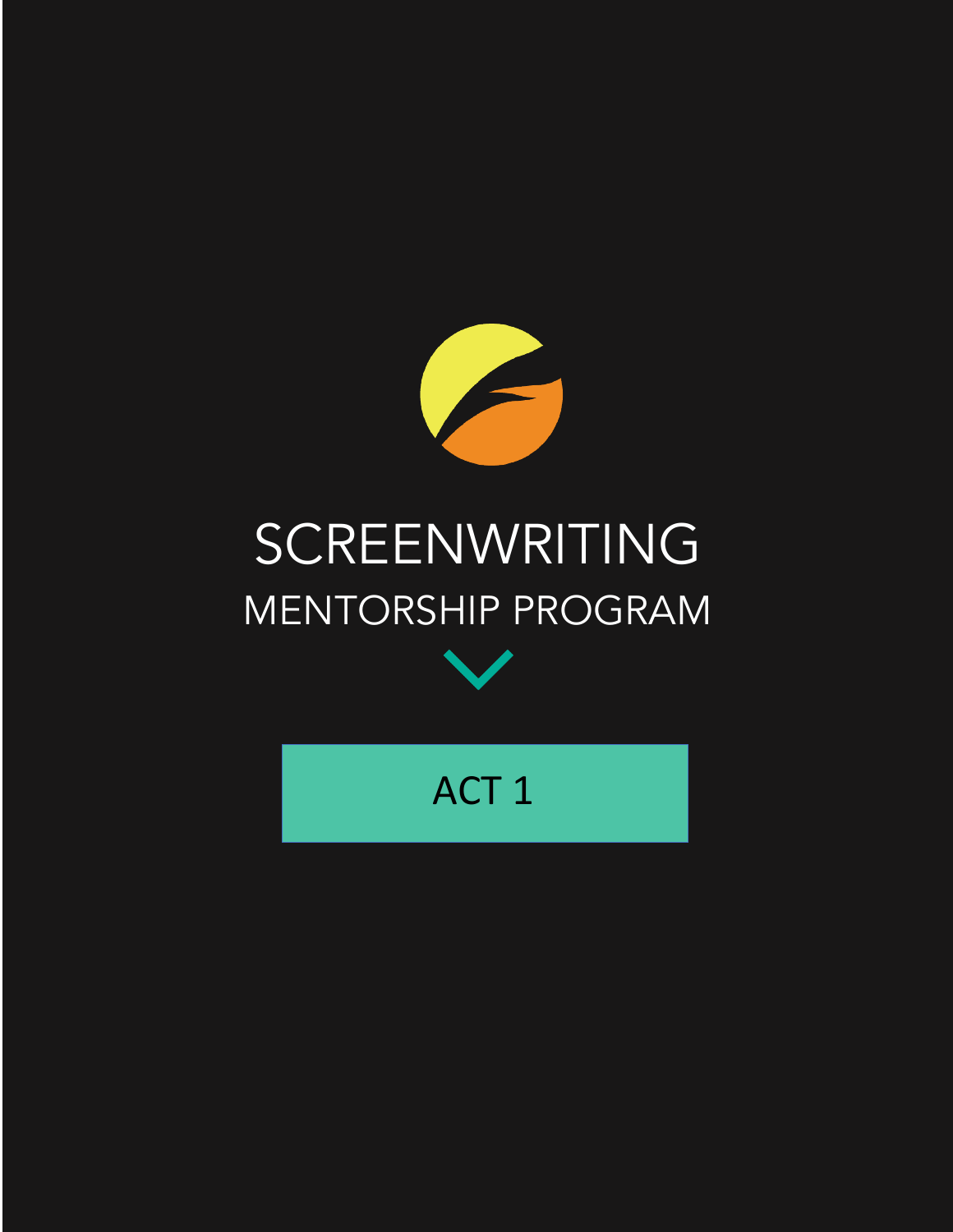

# **It's time to write your screenplay!**

After four short weeks, the pre-planning work is done. You've established everything you need in order to write the first draft of your screenplay. This is a huge step, and it's important to not rush ahead. That's why this week we are only going to write the first act of your script.

We are also going to review different software options, how to format a screenplay & how to master the craft of a screenplay. All three of these things are crucial when it comes to writing an industry standard script, which is our goal.

In the last few weeks of this program we are going to shift from giving you step by step instructions, to providing you with general information and screenwriting tips. We are going to break down how to schedule your time, how to beat writer's block and much more. We want to see you succeed with your first draft!

Kate Niemuller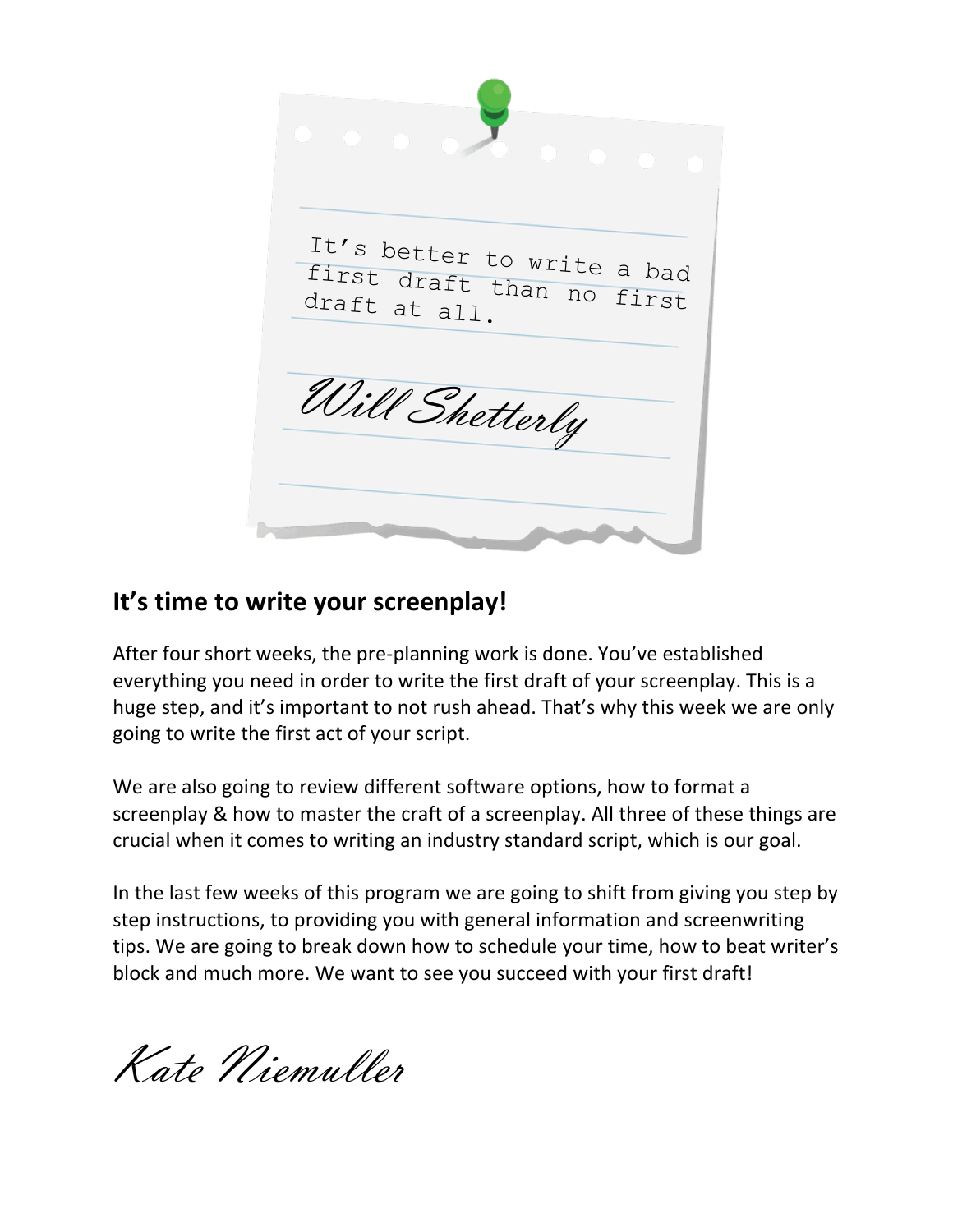# WRITING A FIRST DRAFT



# **Before we start talking software, formatting and craft, I want to take a moment to talk to you about something much, much bigger:** *expectations***.**

Writing a first draft of a screenplay is a very exciting time. Your story is travelling from your mind to the page. But don't let yourself believe the struggle is over. You will have good writing days and bad writing days. The key is to *keep writing*, no matter what, and muscle through. Because guess what? This draft is just about getting it done.

And you know what? It's probably not going to be great.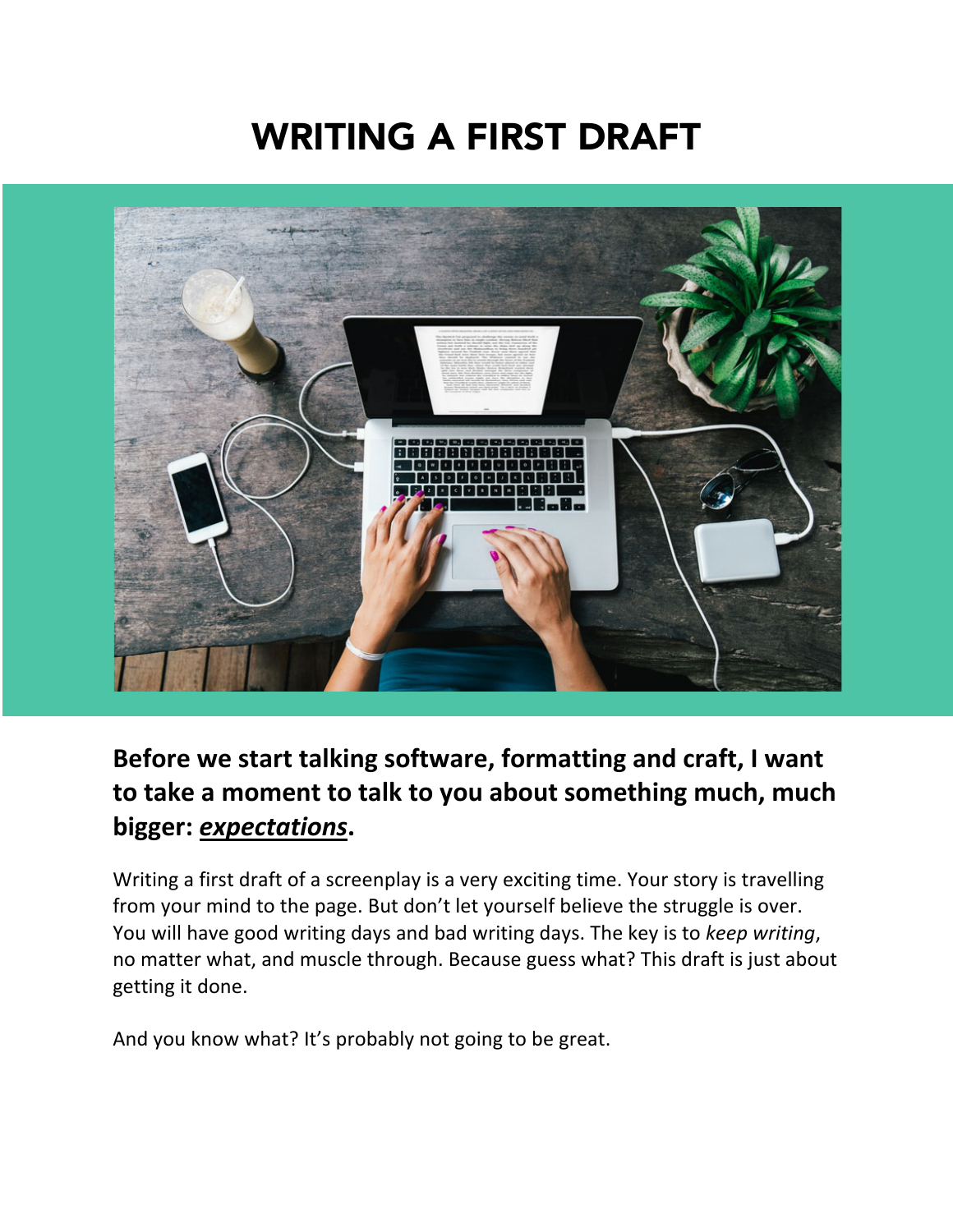But no first draft is. The first draft serves a very unique purpose. It gets the story out of your head. And yes, even with all our pre-planning work, there are going to be things neither of us could possibly catch until it's finished.

So curb your expectations. See a first draft for what it is. There will be time later to become a perfectionist in your writing, but that time is not now. Right now, all we want to do is get that story down on the page. We can edit and rebuild it later.

A common issue writers have is editing their work as they write (especially first drafts). They do this because they want everything to be perfect and outstanding. If you accept that your first draft will not be those things *before* you write, you will speed up your overall writing process. Meaning, you will finish that first draft faster and be working on the next version sooner.

Because until you finish that first draft, you don't have a screenplay. There is no benefit to tweaking and overthinking something that you are going to rewrite anyways.

Keep this in the back of your mind as you start writing this week. Be excited! But also recognize that this draft is not going to be the one you try to sell or submit to festivals. It's the first step in a long process. **Most professional writers only write 1 – 2 marketable screenplays a year**. If you can accomplish that, you are on the right track.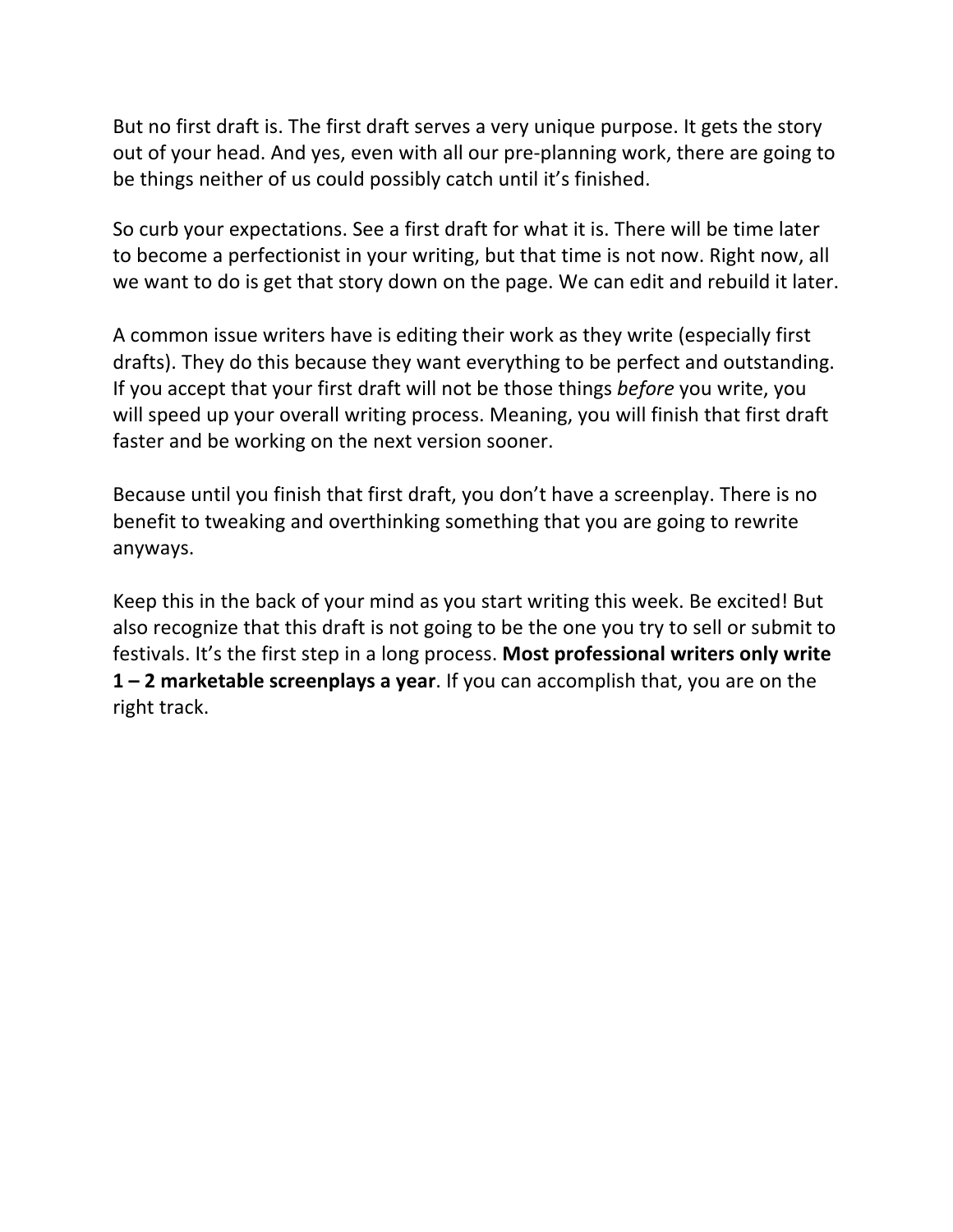# SCREENWRITING SOFTWARE



A lot of aspiring screenwriters opt to write their work in Microsoft Word (or similar text processing documents). There are even some that have created shortcuts so that the document works in the same way that screenwriting software does. My advice would be to *not* do this. And I have a couple of reasons why.

First, I've seen "formatted" word documents completely screw up screenplays, rendering the page count to be twenty, thirty, sometimes even forty pages longer than it would be if correct.

Second, by manually formatting your screenplay yourself, you are adding *hours* of work to your writing time. As a screenwriter, you should *know* formatting, but you shouldn't have to think about it constantly while you write.

Third, I am a firm believer that if you are serious about writing a screenplay, you need to invest in software that will lower your margin for error. Screenwriting software is a tool that you are expected to use and understand. Working without it is the equivalent of asking a chef to bake a cake without an oven. It's possible… but far more difficult.

The last thing you want is to have you script thrown in the trash because of mistakes that could have easily been avoided.

That's why you should *invest* in screenwriting software. There are many free and premium options available.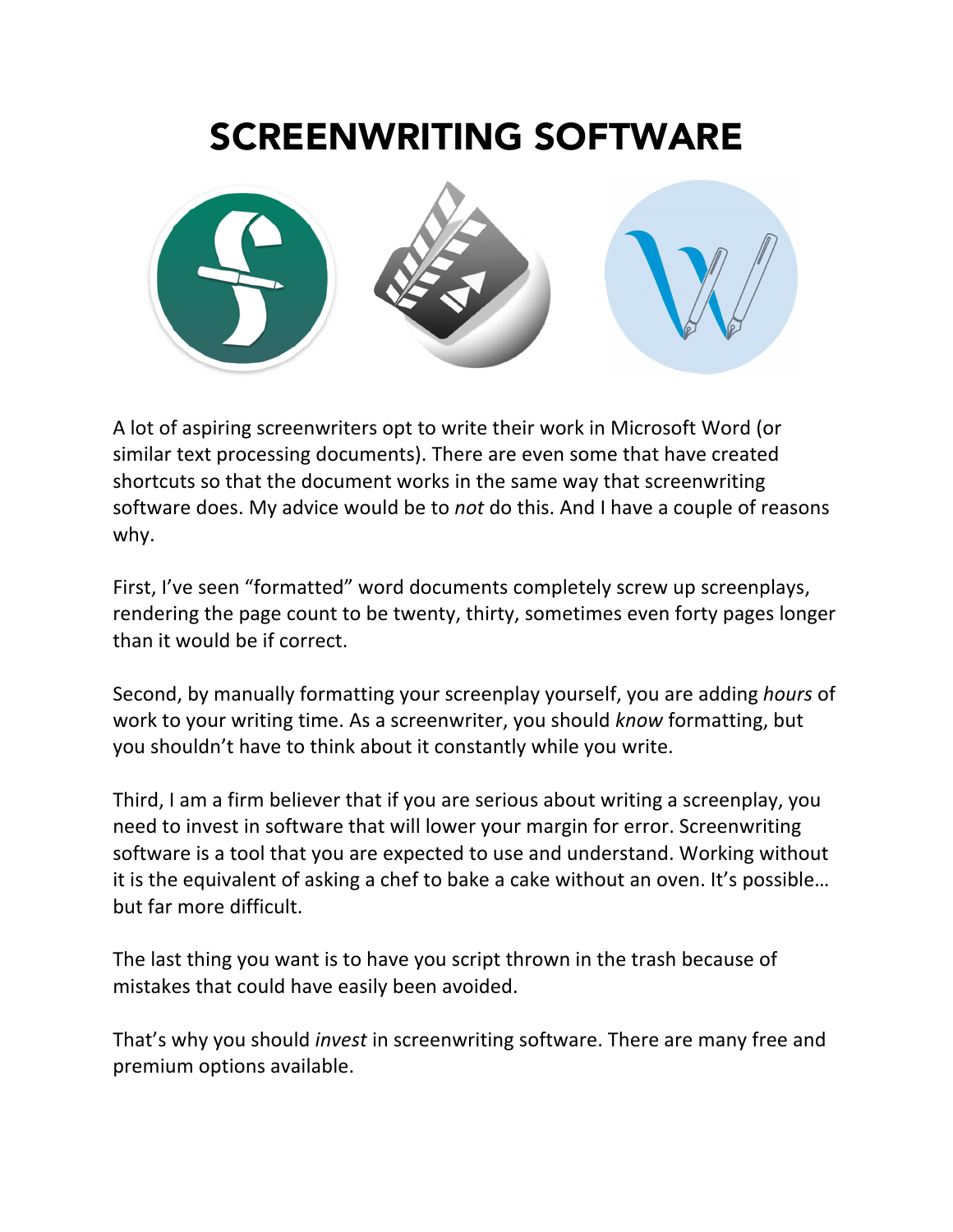# **CELTX: Free, online (desktop app discontinued)**

Celtx is a free screenwriting platform that allows you to write and collaborate online. It exports to PDF and Final Draft very easily.

## **WRITER DUET: Free, online (desktop app with premium account)**

Writer Duet has a similar platform to Celtx. It exports to Final Draft, PDF, and Fountain (Highland). It's gained quite a lot of popularity recently for being very easy to use.

# **HIGHLAND 2: Free (in app purchases), desktop app**

It's free to download, but there are in app purchases that vary. It allows for distraction free writing by formatting everything for you. Exports to final draft and PDF.

## **FADE IN: \$79.99, desktop app**

Slowly becoming the industry favourite (but not yet), it's clean and makes it remarkably easy to edit your work. Exports to final draft and PDF.

# **FINAL DRAFT: \$249.99, desktop app**

The behemoth of the industry, still used by most. If you don't buy Final Draft, make sure you invest in software to exports to an FDX file (final draft file). You'll save yourself and your editors a lot of time.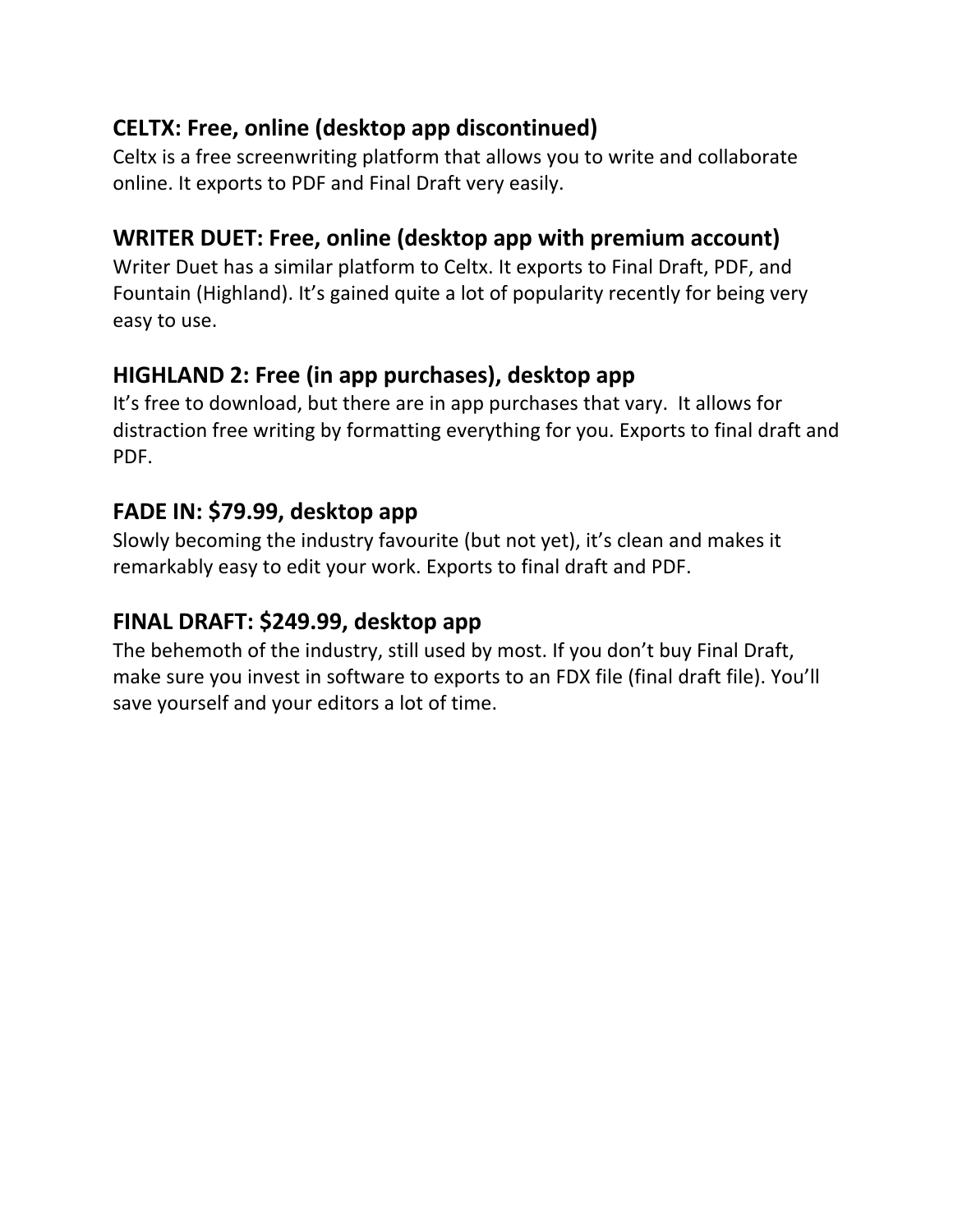# WRITING ACT ONE



# **Ready to get writing?**

Before you do make sure you read over our "Formatting & Craft Guide". Once you've done that, open up your treatment and the screenwriting software of your choice. It's time to do what you've been waiting four weeks to do. This is going to be the most writing you've done so far, and I don't want you to burn out early. To avoid that, there are a few things we should go over.

#### **NUMBER 1: Length**

A first act is generally anywhere between 25 – 30 pages long for a feature film. We have four beats in this act to write. They each have different page lengths. I've included where they should fall (if your first act was 25 pages long):

- The Setup (page  $1 10$ )
- The Catalyst (page  $11 13$ )
- The Debate  $(13 20)$
- First Act Turn  $(20 25)$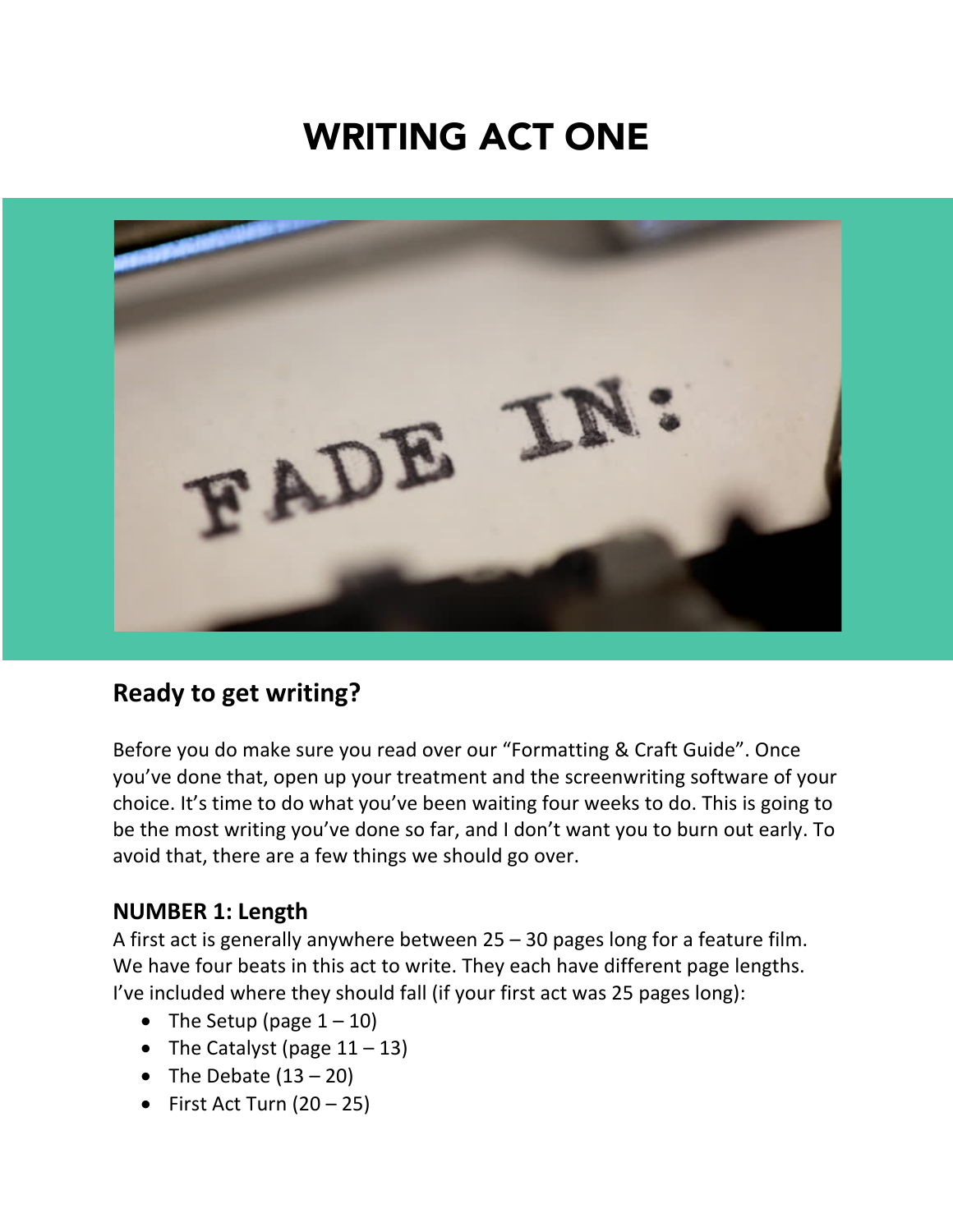Hopefully this will give you some guidance when it comes to pacing and length of your scenes.

A general rule of thumb in screenwriting is that 1 page = 1 minute of screen time. You will rarely see scenes in films that are longer than 3 minutes (3 pages). So, try to keep that in mind as you write. If a scene is longer than 3 pages, there should be a good reason for it.

#### **NUMBER 2: Schedule**

Now that you know how many pages you are aiming to write this week in order to complete your first act, it's time to take a look at your schedule. What days do you have free time to write? My advice would be to spread the writing out.

For example, if you commit to five pages a day, you can have your first act complete in five days! But, if that doesn't work for you, find something that does and stick to it.

#### **NUMBER 3: Make Writing A Routine**

Incorporate writing into your daily routine. The best way to ensure you write every day is to make it a habit.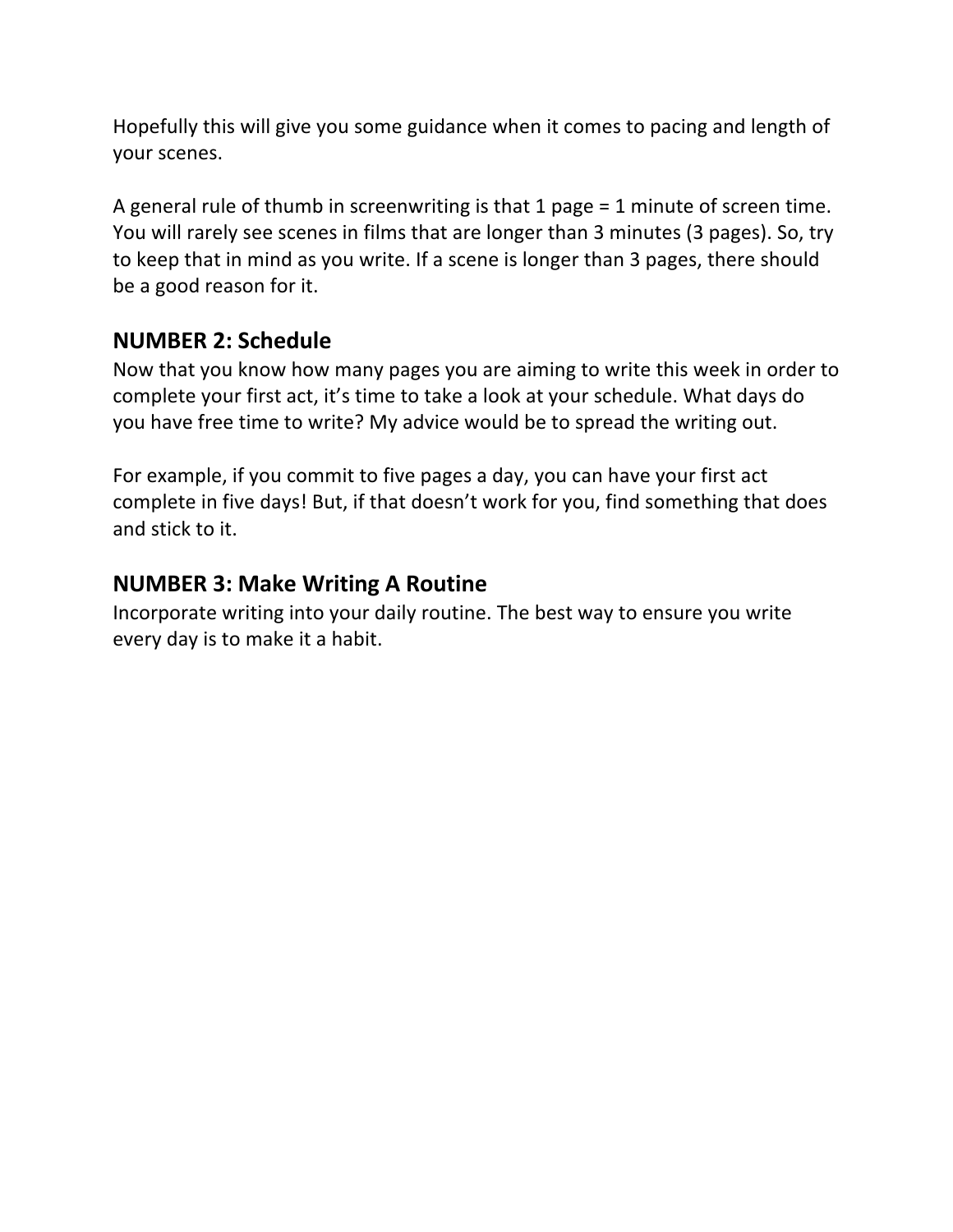# **TIPS & TRICKS: HOW TO WRITE A FANTASTIC FIRST ACT**

The first act of your screenplay is arguably the most important. It's in this act that you must hook the interest of the audience, and cause them to root for your characters. Because of that, it has to be outstanding. Here are some tips and tricks to make sure your first act is excellent.

#### **1. Hook**

Open your screenplay with something different that hooks the attention of the audience. Even if it's just the viewer being introduced to the protagonist, think to yourself: what is the most interesting & unusual way that I can do this?

For example, say our protagonist is an adrenaline junkie living in the city. It would be much more exciting for our first scene to depict him rock climbing down a skyscraper than at an indoor rock climbing wall.

#### **2. Visuals**

Something writers often forget when writing a screenplay is that this is a *visual* medium. I'll talk about this a lot in the "Craft Guide" for this week, but I want to mention it again here *because it's that important*. When you are writing the descriptions, try to picture what it looks like on screen. Choose your words carefully so that you are both painting the scene and letting us know what is happening.

#### **3. Character Introductions**

These are so important, especially for the leading characters. So often writers will skip over this and simply write, "TIM, 30s" and leave it at that. I want you to give us more. Look back to your character bios and draw from that. Make your characters stand out. Make them real.

#### **If you can nail these three things in your first act, you are off to a great start.**